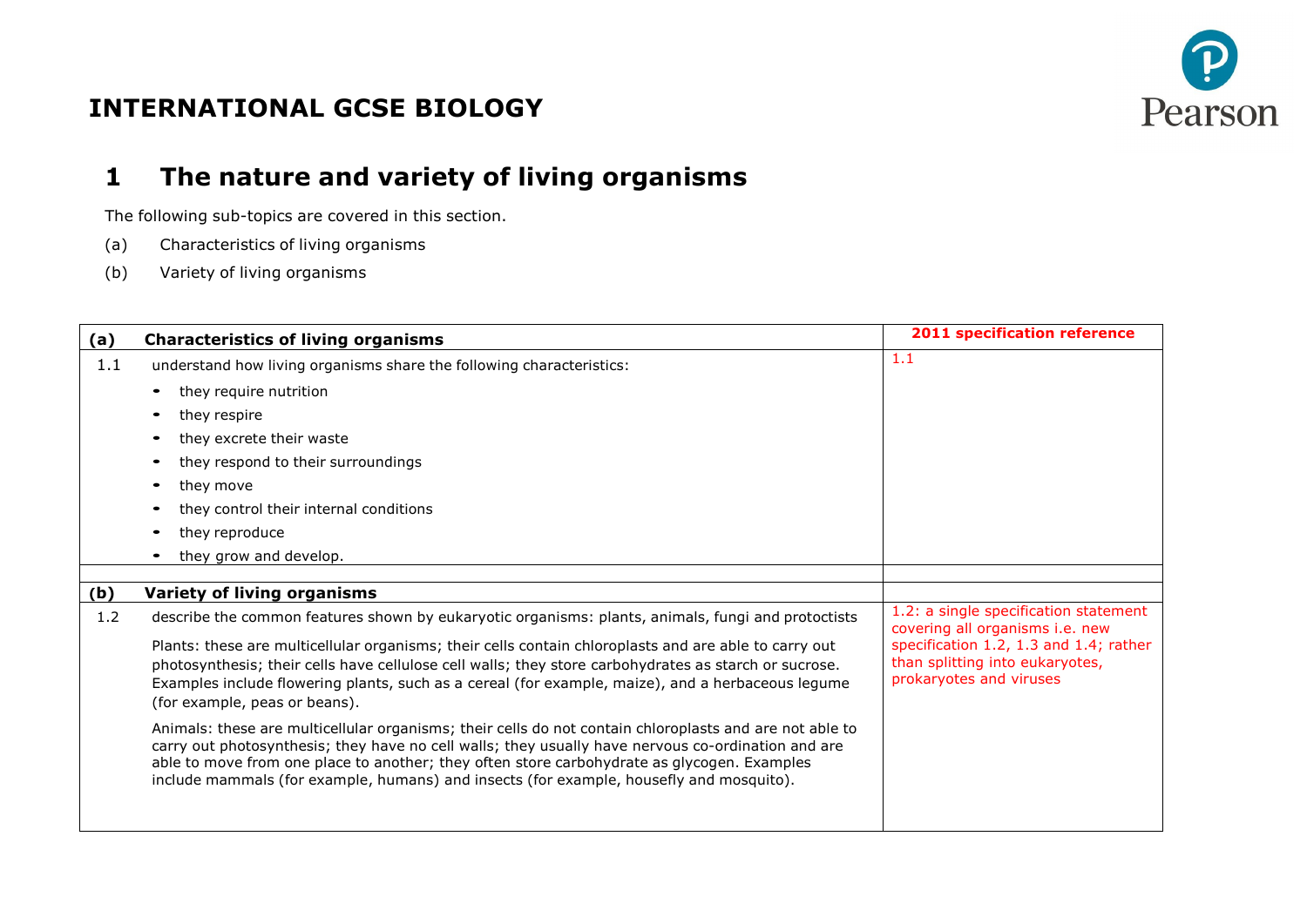|     | Fungi: these are organisms that are not able to carry out photosynthesis; their body is usually<br>organised into a mycelium made from thread-like structures called hyphae, which contain many<br>nuclei; some examples are single-celled; their cells have walls made of chitin; they feed by<br>extracellular secretion of digestive enzymes onto food material and absorption of the organic<br>products; this is known as saprotrophic nutrition; they may store carbohydrate as glycogen.<br>Examples include Mucor, which has the typical fungal hyphal structure, and yeast, which is single-<br>celled. |                                 |
|-----|------------------------------------------------------------------------------------------------------------------------------------------------------------------------------------------------------------------------------------------------------------------------------------------------------------------------------------------------------------------------------------------------------------------------------------------------------------------------------------------------------------------------------------------------------------------------------------------------------------------|---------------------------------|
|     | Protoctists: these are microscopic single-celled organisms. Some, like Amoeba, that live in pond<br>water, have features like an animal cell, while others, like Chlorella, have chloroplasts and are more<br>like plants. A pathogenic example is Plasmodium, responsible for causing malaria.                                                                                                                                                                                                                                                                                                                  |                                 |
| 1.3 | describe the common features shown by prokaryotic organisms such as bacteria                                                                                                                                                                                                                                                                                                                                                                                                                                                                                                                                     |                                 |
|     | Bacteria: these are microscopic single-celled organisms; they have a cell wall, cell membrane,<br>cytoplasm and plasmids; they lack a nucleus but contain a circular chromosome of DNA; some<br>bacteria can carry out photosynthesis but most feed off other living or dead organisms. Examples<br>include Lactobacillus bulgaricus, a rod-shaped bacterium used in the production of yoghurt from<br>milk, and Pneumococcus, a spherical bacterium that acts as the pathogen causing pneumonia.                                                                                                                |                                 |
| 1.4 | understand the term pathogen and know that pathogens may include fungi, bacteria, protoctists or<br>viruses                                                                                                                                                                                                                                                                                                                                                                                                                                                                                                      | 1.3: "recall the term pathogen" |
|     | Viruses: these are not living organisms. They are small particles, smaller than bacteria; they are<br>parasitic and can reproduce only inside living cells; they infect every type of living organism. They<br>have a wide variety of shapes and sizes; they have no cellular structure but have a protein coat and<br>contain one type of nucleic acid, either DNA or RNA. Examples include the tobacco mosaic virus that<br>causes discolouring of the leaves of tobacco plants by preventing the formation of chloroplasts, the<br>influenza virus that causes 'flu' and the HIV virus that causes AIDS.      |                                 |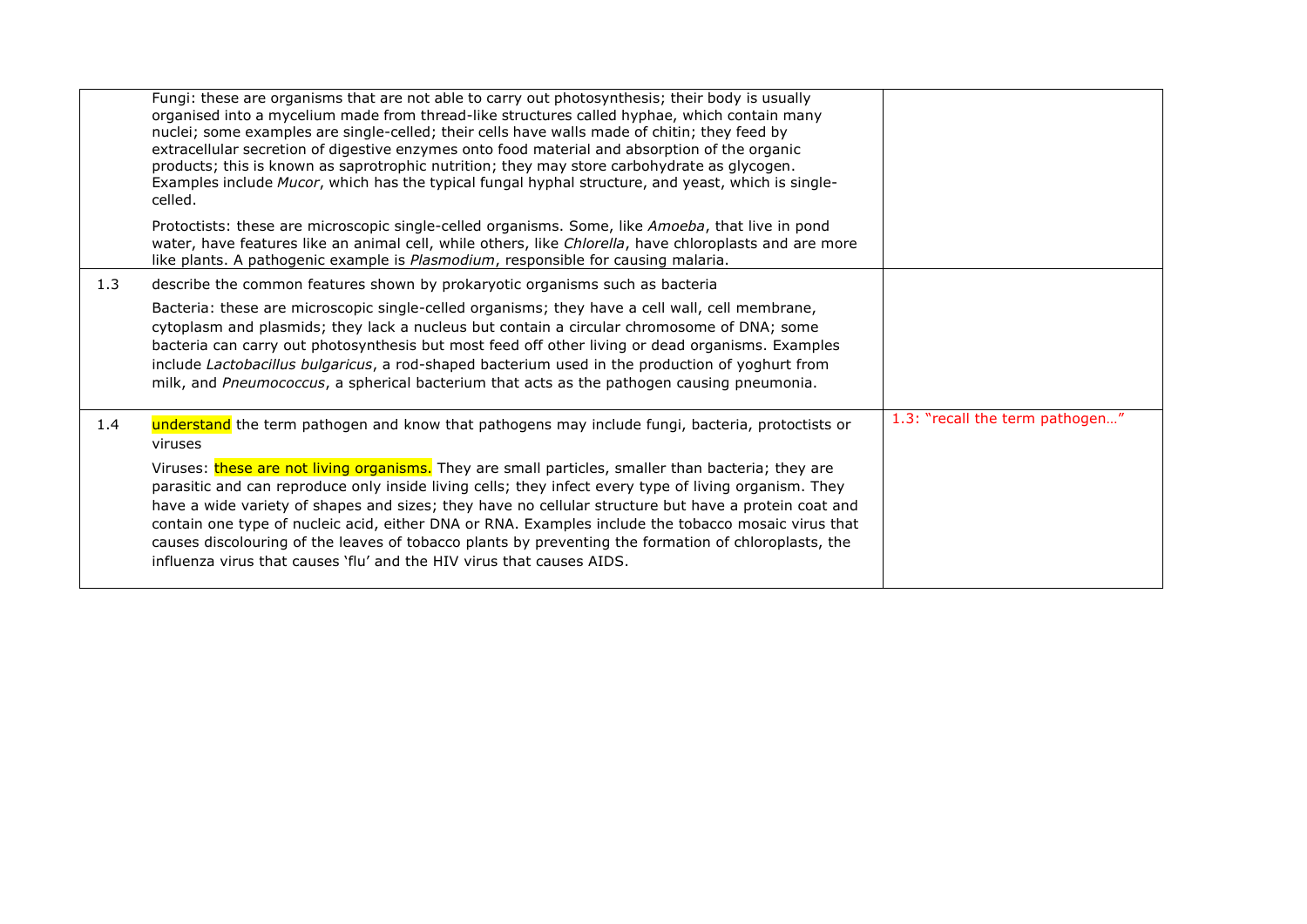# **2 Structure and functions in living organisms**

- (a) Level of organisation
- (b) Cell structure
- (c) Biological molecules
- (d) Movement of substances into and out of cells
- (e) Nutrition
- (f) Respiration
- (g) Gas exchange
- (h) Transport
- (i) Excretion
- (j) Co-ordination and response

| (a)           | <b>Level of organisation</b>                                                                                                               | <b>2011 specification reference</b>                |
|---------------|--------------------------------------------------------------------------------------------------------------------------------------------|----------------------------------------------------|
| 2.1           | describe the levels of organisation in organisms: organelles, cells, tissues, organs and systems                                           | 2.1                                                |
|               |                                                                                                                                            |                                                    |
| (b)           | <b>Cell structure</b>                                                                                                                      |                                                    |
| 2.2           | describe cell structures, including the nucleus, cytoplasm, cell membrane, cell wall, mitochondria,<br>chloroplasts, ribosomes and vacuole | 2.2                                                |
| 2.3           | describe the functions of the nucleus, cytoplasm, cell membrane, cell wall, mitochondria,<br>chloroplasts, ribosomes and vacuole           | 2.3                                                |
| $2.4^{\circ}$ | know the similarities and differences in the structure of plant and animal cells                                                           | 2.4: reworded as "similarities and<br>differences" |
| 2.5B          | explain the importance of cell differentiation in the development of specialised cells                                                     | <b>New statement</b>                               |
| 2.6B          | understand the advantages and disadvantages of using stem cells in medicine                                                                | <b>New statement</b>                               |
|               |                                                                                                                                            |                                                    |
| (c)           | <b>Biological molecules</b>                                                                                                                |                                                    |
| 2.7           | identify the chemical elements present in carbohydrates, proteins and lipids (fats and oils)                                               | 2.5                                                |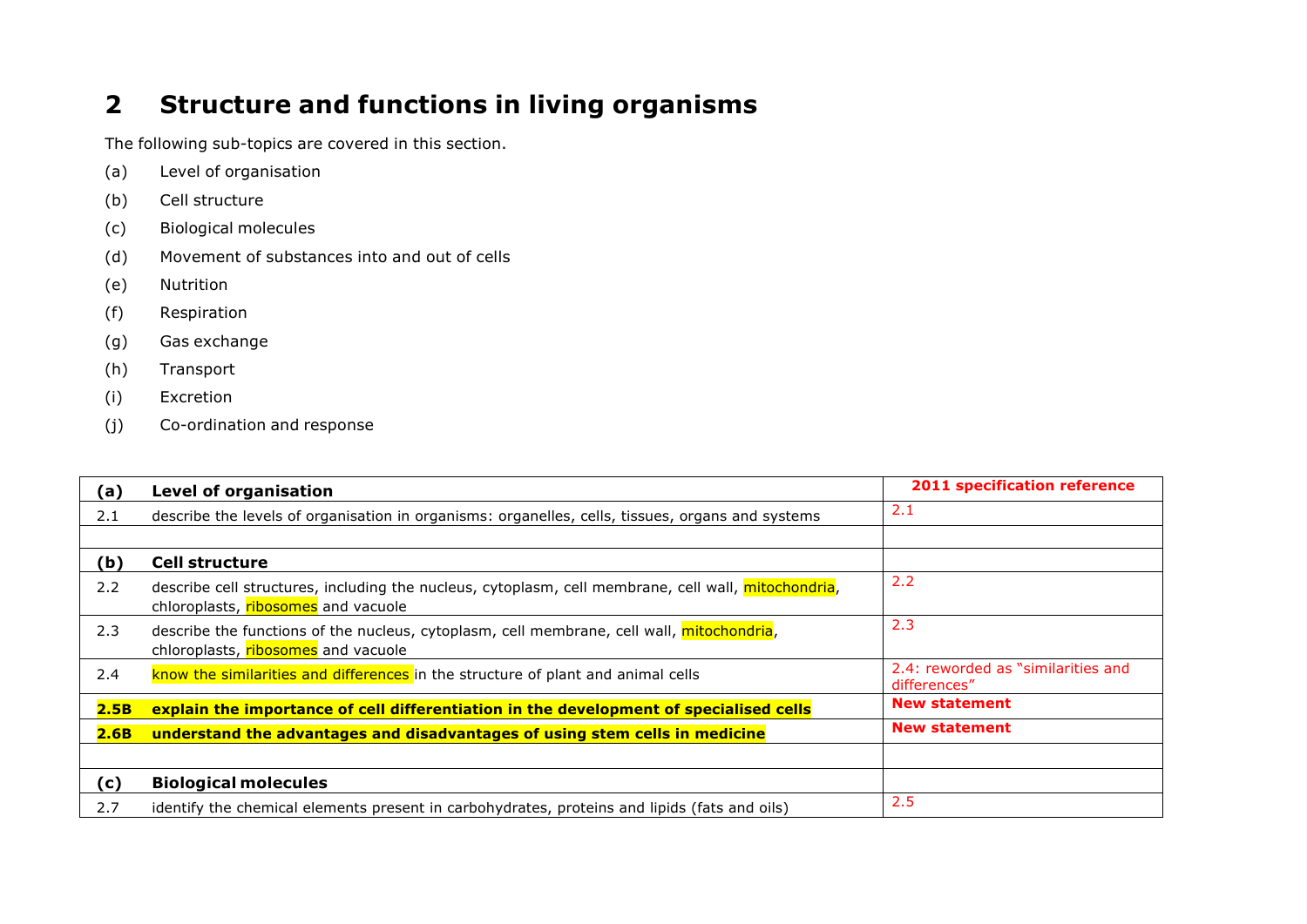| 2.8  | describe the structure of carbohydrates, proteins and lipids as large molecules made up from<br>smaller basic units: starch and glycogen from simple sugars, protein from amino acids, and lipid<br>from fatty acids and glycerol | 2.6                                            |
|------|-----------------------------------------------------------------------------------------------------------------------------------------------------------------------------------------------------------------------------------|------------------------------------------------|
| 2.9  | Practical: investigate food samples for the presence of glucose, starch, protein and fat                                                                                                                                          | 2.7: becomes a practical statement             |
| 2.10 | understand the role of enzymes as biological catalysts in metabolic reactions                                                                                                                                                     | 2.8                                            |
| 2.11 | understand how temperature changes can affect enzyme function, including changes to the shape<br>of active site                                                                                                                   | 2.9: slightly re-worded                        |
| 2.12 | Practical: investigate how enzyme activity can be affected by changes in temperature                                                                                                                                              | 2.11: becomes a practical statement            |
| 2.13 | understand how enzyme function can be affected by changes in pH altering the active site                                                                                                                                          | 2.10: was bold statement                       |
|      | 2.14B Practical: investigate how enzyme activity can be affected by changes in pH                                                                                                                                                 | <b>New statement</b>                           |
|      |                                                                                                                                                                                                                                   |                                                |
| (d)  | Movement of substances into and out of cells                                                                                                                                                                                      |                                                |
| 2.15 | understand the processes of diffusion, osmosis and active transport by which substances move into<br>and out of cells                                                                                                             | 2.12 & 2.13 combined and slightly<br>re-worded |
|      |                                                                                                                                                                                                                                   | 2.14: statement deleted                        |
| 2.16 | understand how factors affect the rate of movement of substances into and out of cells, including<br>the effects of surface area to volume ratio, distance, temperature and concentration gradient                                | 2.15                                           |
| 2.17 | Practical: investigate diffusion and osmosis using living and non-living systems                                                                                                                                                  | 2.16: becomes a practical statement            |
|      |                                                                                                                                                                                                                                   |                                                |
| (e)  | <b>Nutrition</b>                                                                                                                                                                                                                  |                                                |
|      | <b>Flowering plants</b>                                                                                                                                                                                                           |                                                |
| 2.18 | understand the process of photosynthesis and its importance in the conversion of light energy to<br>chemical energy                                                                                                               | 2.17                                           |
| 2.19 | know the word equation and the balanced chemical symbol equation for photosynthesis                                                                                                                                               | 2.18                                           |
| 2.20 | understand how varying carbon dioxide concentration, light intensity and temperature affect the<br>rate of photosynthesis                                                                                                         | 2.19                                           |
| 2.21 | describe the structure of the leaf and explain how it is adapted for photosynthesis                                                                                                                                               | 2.20                                           |
| 2.22 | understand that plants require mineral ions for growth, and that magnesium ions are needed for<br>chlorophyll and nitrate ions are needed for amino acids                                                                         | 2.21                                           |
| 2.23 | Practical: investigate photosynthesis, showing the evolution of oxygen from a water plant, the<br>production of starch and the requirements of light, carbon dioxide and chlorophyll                                              | 2.22: becomes a practical statement            |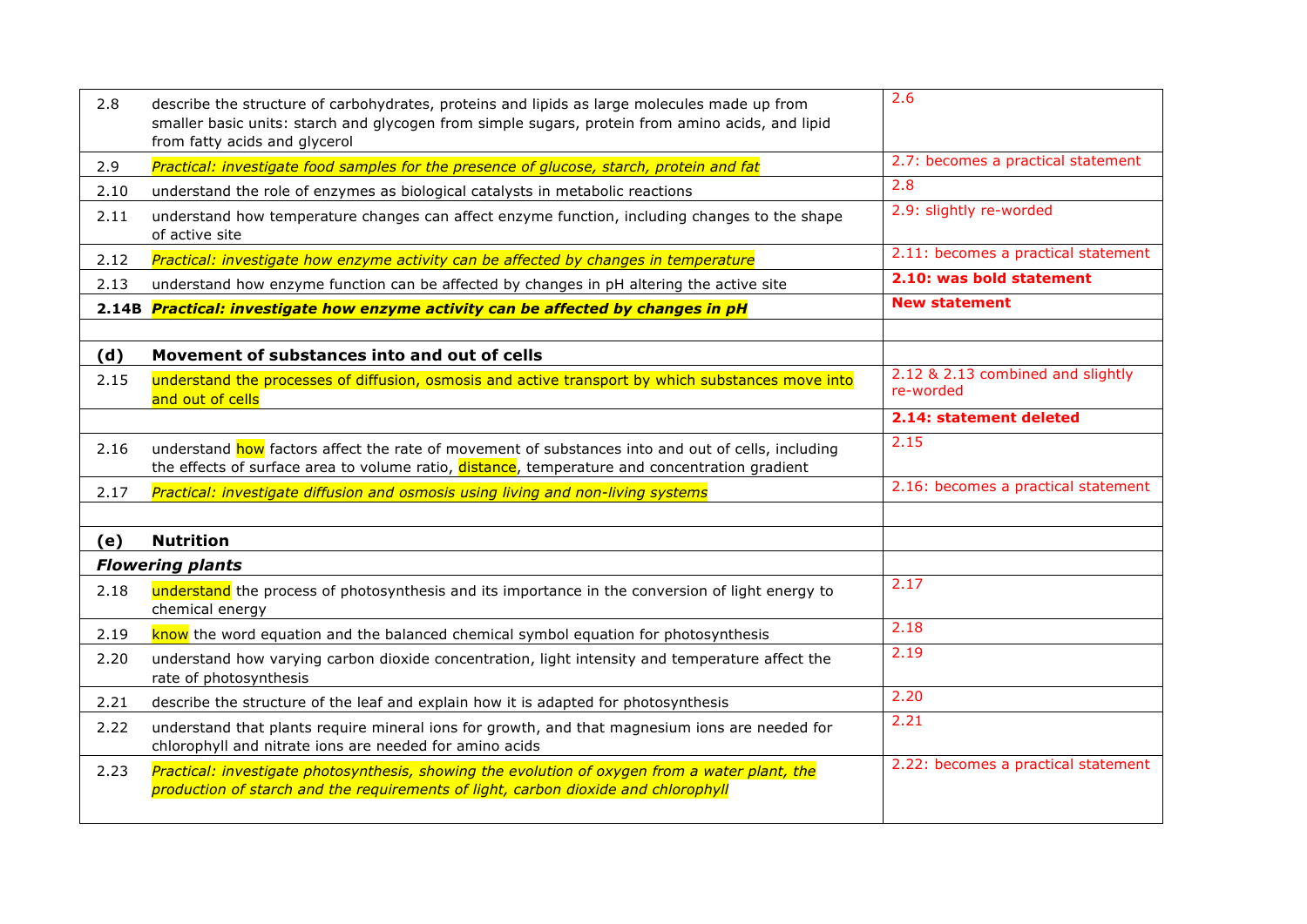| <b>Humans</b> |                                                                                                                                                                                                                                               |                                                                   |
|---------------|-----------------------------------------------------------------------------------------------------------------------------------------------------------------------------------------------------------------------------------------------|-------------------------------------------------------------------|
| 2.24          | understand that a balanced diet should include appropriate proportions of carbohydrate, protein,<br>lipid, vitamins, minerals, water and dietary fibre                                                                                        | 2.23: was a bold statement                                        |
| 2.25          | identify the sources and describe the functions of carbohydrate, protein, lipid (fats and oils),<br>vitamins A, C and D, the mineral ions calcium and iron, water and dietary fibre as components of<br>the diet                              | 2.24                                                              |
| 2.26          | understand how energy requirements vary with activity levels, age and pregnancy                                                                                                                                                               | 2.25: was a bold statement                                        |
| 2.27          | describe the structure and function of the human alimentary canal, including the mouth,<br>oesophagus, stomach, small intestine (duodenum and ileum), large intestine (colon and rectum)<br>and pancreas                                      | 2.26                                                              |
|               |                                                                                                                                                                                                                                               | 2.27: deleted                                                     |
| 2.28          | understand how food is moved through the gut by peristalsis                                                                                                                                                                                   | 2.28                                                              |
| 2.29          | understand the role of digestive enzymes, including the digestion of starch to glucose by amylase<br>and maltase, the digestion of proteins to amino acids by proteases and the digestion of lipids to<br>fatty acids and glycerol by lipases | 2.29                                                              |
| 2.30          | understand that bile is produced by the liver and stored in the gall bladder                                                                                                                                                                  | 2.30: now split into two statements                               |
| 2.31          | understand the role of bile in neutralising stomach acid and emulsifying lipids                                                                                                                                                               | 2.30: now split into two statements                               |
| 2.32          | understand how the small intestine is adapted for absorption, including the structure of a villus                                                                                                                                             | 2.31: statement re-worded                                         |
| 2.33B         | <b>Practical: investigate the energy content in a food sample</b>                                                                                                                                                                             | 2.32: becomes a practical<br>statement                            |
| (f)           | <b>Respiration</b>                                                                                                                                                                                                                            |                                                                   |
| 2.34          | understand how the process of respiration produces ATP in living organisms                                                                                                                                                                    | 2.33                                                              |
| 2.35          | know that ATP provides energy for cells                                                                                                                                                                                                       | New statement                                                     |
| 2.36          | describe the differences between aerobic and anaerobic respiration                                                                                                                                                                            | 2.34                                                              |
| 2.37          | know the word equation and the balanced chemical symbol equation for aerobic respiration in living<br>organisms                                                                                                                               | 2.35                                                              |
| 2.38          | know the word equation for anaerobic respiration in plants and in animals                                                                                                                                                                     | 2.36                                                              |
| 2.39          | Practical: investigate the evolution of carbon dioxide and heat from respiring seeds or other suitable<br>living organisms                                                                                                                    | 2.37: was a bold statement; also<br>becomes a practical statement |
|               |                                                                                                                                                                                                                                               |                                                                   |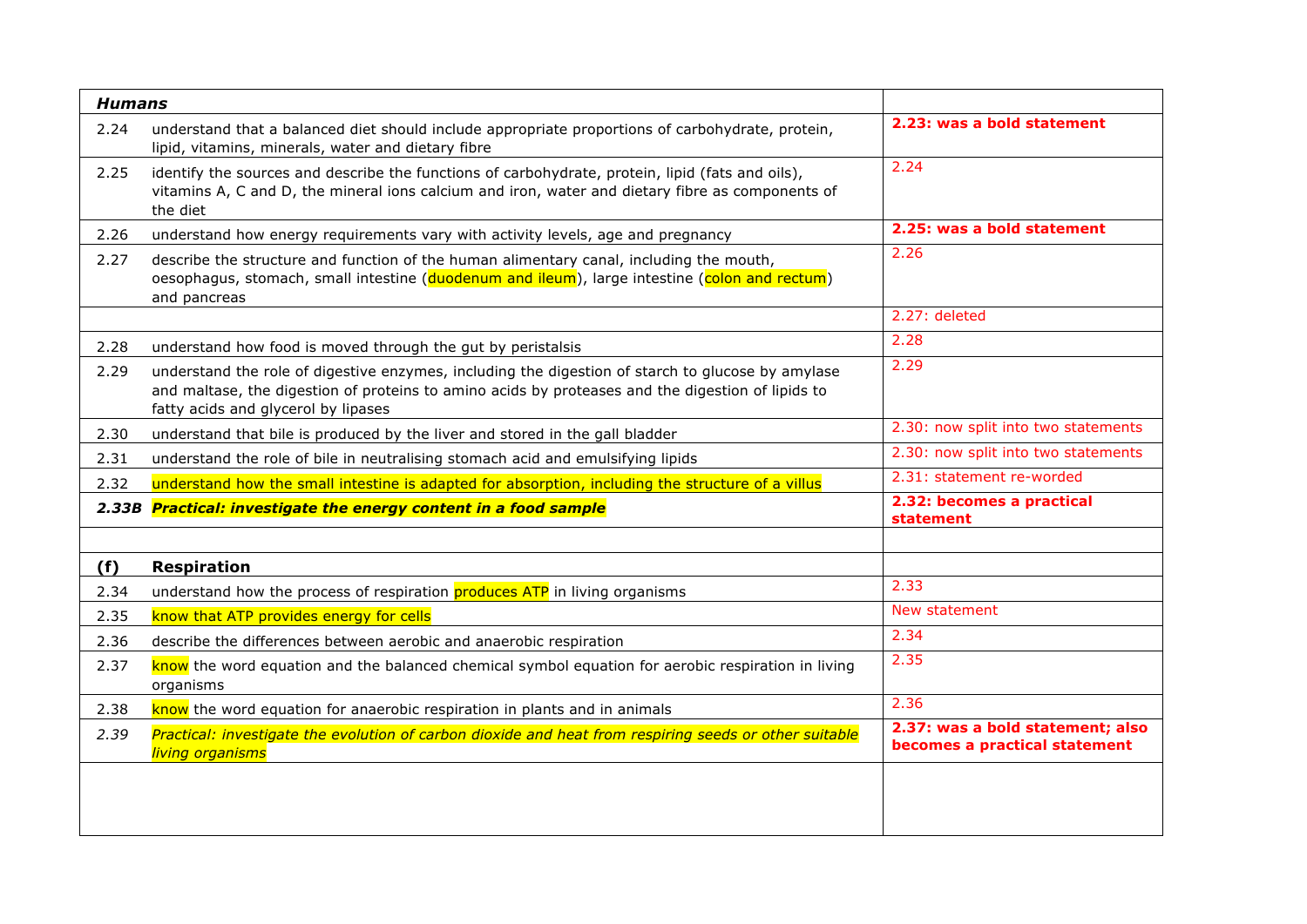| (g)                     | <b>Gas exchange</b>                                                                                                                                              |                                        |
|-------------------------|------------------------------------------------------------------------------------------------------------------------------------------------------------------|----------------------------------------|
|                         | 2.40B understand the role of diffusion in gas exchange                                                                                                           | 2.38: becomes a bold statement         |
|                         | <b>Flowering plants</b>                                                                                                                                          |                                        |
|                         | 2.41B understand gas exchange (of carbon dioxide and oxygen) in relation to respiration and<br>photosynthesis                                                    | 2.39: becomes a bold statement         |
|                         | 2.42B understand how the structure of the leaf is adapted for gas exchange                                                                                       | 2.41: becomes a bold statement         |
|                         | 2.43B describe the role of stomata in gas exchange                                                                                                               | 2.42: becomes a bold statement         |
|                         | 2.44B understand how respiration continues during the day and night, but that the net<br>exchange of carbon dioxide and oxygen depends on the intensity of light | 2.40                                   |
|                         | 2.45B Practical: investigate the effect of light on net gas exchange from a leaf, using hydrogen-<br>carbonate indicator                                         | 2.43: becomes a practical<br>statement |
| <b>Humans</b>           |                                                                                                                                                                  |                                        |
| 2.46                    | describe the structure of the thorax, including the ribs, intercostal muscles, diaphragm, trachea,<br>bronchi, bronchioles, alveoli and pleural membranes        | 2.44                                   |
| 2.47                    | understand the role of the intercostal muscles and the diaphragm in ventilation                                                                                  | 2.45                                   |
| 2.48                    | explain how alveoli are adapted for gas exchange by diffusion between air in the lungs and blood in<br>capillaries                                               | 2.46                                   |
| 2.49                    | understand the biological consequences of smoking in relation to the lungs and the circulatory<br>system, including coronary heart disease                       | 2.47                                   |
| 2.50                    | Practical: investigate breathing in humans, including the release of carbon dioxide and the effect of<br>exercise                                                | 2.48: becomes a practical statement    |
|                         |                                                                                                                                                                  |                                        |
| (h)                     | <b>Transport</b>                                                                                                                                                 |                                        |
| 2.51                    | understand why simple, unicellular organisms can rely on diffusion for movement of substances in<br>and out of the cell                                          | 2.49                                   |
| 2.52                    | understand the need for a transport system in multicellular organisms                                                                                            | 2.50                                   |
| <b>Flowering plants</b> |                                                                                                                                                                  |                                        |
| 2.53                    | describe the role of phloem in transporting sucrose and amino acids between the leaves and other<br>parts of the plant                                           | 2.51: was a bold statement             |
| 2.54                    | describe the role of xylem in transporting water and mineral ions from the roots to other parts of<br>the plant                                                  | 2.52                                   |
|                         | 2.55B understand how water is absorbed by root hair cells                                                                                                        | 2.53: becomes a bold statement         |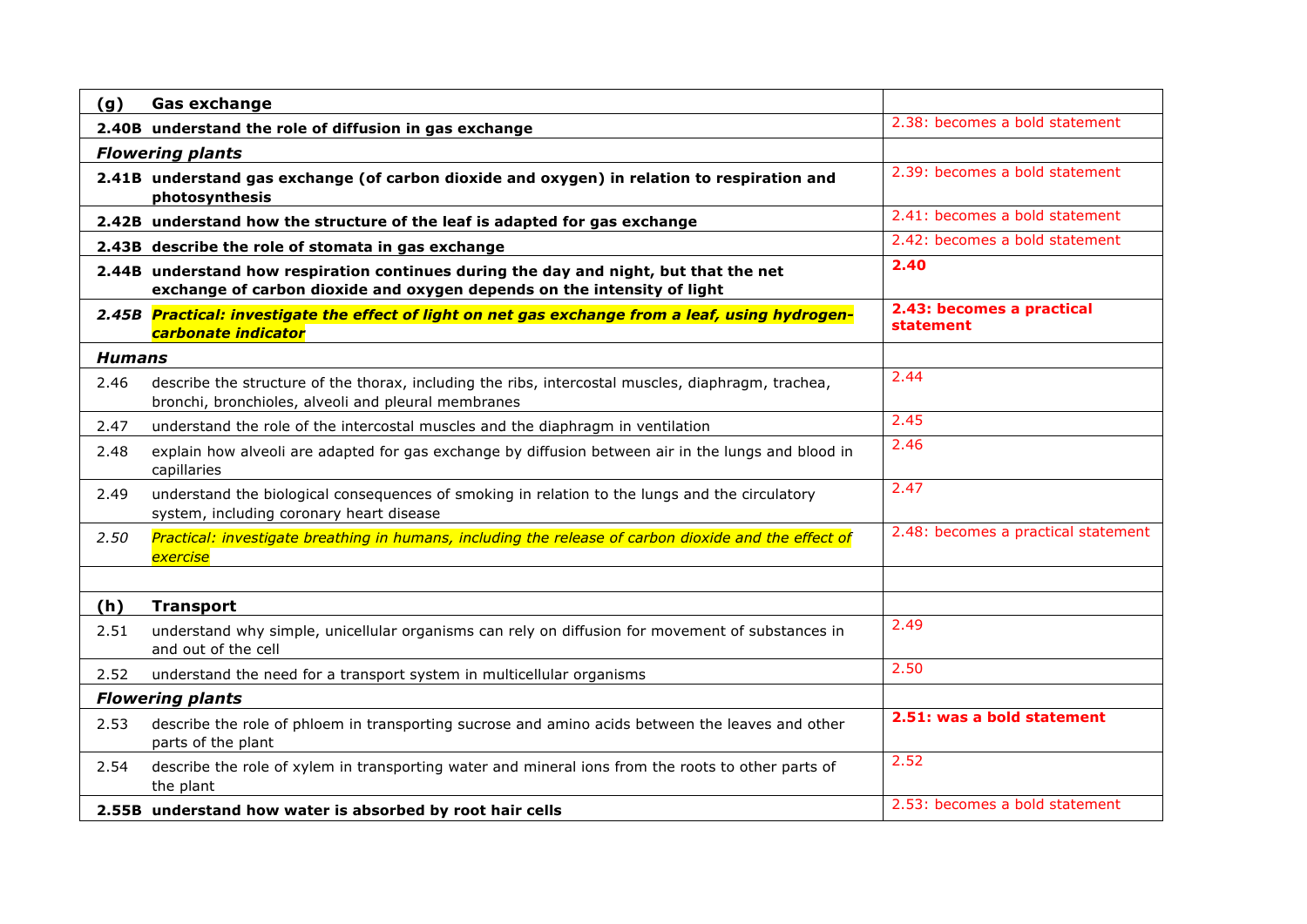|               | 2.56B understand that transpiration is the evaporation of water from the surface of a plant                                                                                                  | 2.54: becomes a bold statement                                        |
|---------------|----------------------------------------------------------------------------------------------------------------------------------------------------------------------------------------------|-----------------------------------------------------------------------|
|               | 2.57B understand how the rate of transpiration is affected by changes in humidity, wind speed,<br>temperature and light intensity                                                            | 2.55: becomes a bold statement                                        |
|               | 2.58B Practical: investigate the role of environmental factors in determining the rate of<br>transpiration from a leafy shoot                                                                | 2.56: becomes a bold statement;<br>also becomes a practical statement |
| <b>Humans</b> |                                                                                                                                                                                              |                                                                       |
| 2.59          | describe the composition of the blood: red blood cells, white blood cells, platelets and plasma                                                                                              | 2.57                                                                  |
| 2.60          | understand the role of plasma in the transport of carbon dioxide, digested food, urea, hormones<br>and heat energy                                                                           | 2.58                                                                  |
| 2.61          | understand how adaptations of red blood cells make them suitable for the transport of oxygen,<br>including shape, the absence of a nucleus and the presence of haemoglobin                   | 2.59: slightly re-worded                                              |
| 2.62          | understand how the immune system responds to disease using white blood cells, illustrated by<br>phagocytes ingesting pathogens and lymphocytes releasing antibodies specific to the pathogen | 2.60                                                                  |
|               | 2.63B understand how vaccination results in the manufacture of memory cells, which enable<br>future antibody production to the pathogen to occur sooner, faster and in greater<br>quantity   | 2.61                                                                  |
|               | 2.64B understand how platelets are involved in blood clotting, which prevents blood loss and<br>the entry of micro-organisms                                                                 | 2.62                                                                  |
| 2.65          | describe the structure of the heart and how it functions                                                                                                                                     | 2.63                                                                  |
| 2.66          | explain how the heart rate changes during exercise and under the influence of adrenaline                                                                                                     | 2.64                                                                  |
| 2.67          | understand how factors may increase the risk of developing coronary heart disease                                                                                                            | New statement                                                         |
| 2.68          | understand how the structure of arteries, veins and capillaries relate to their function                                                                                                     | 2.65: slightly re-worded                                              |
| 2.69          | understand the general structure of the circulation system, including the blood vessels to and from<br>the heart and lungs, liver and kidneys                                                | 2.66                                                                  |
| (i)           | <b>Excretion</b>                                                                                                                                                                             |                                                                       |
|               | <b>Flowering plants</b>                                                                                                                                                                      |                                                                       |
| 2.70          | understand the origin of carbon dioxide and oxygen as waste products of metabolism and their loss<br>from the stomata of a leaf                                                              | 2.67                                                                  |
| <b>Humans</b> |                                                                                                                                                                                              |                                                                       |
| 2.71          | know the excretory products of the lungs, kidneys and skin (organs of excretion)                                                                                                             | 2.68: slightly re-worded                                              |
|               | 2.72B understand how the kidney carries out its roles of excretion and osmoregulation                                                                                                        | 2.69: becomes a bold statement                                        |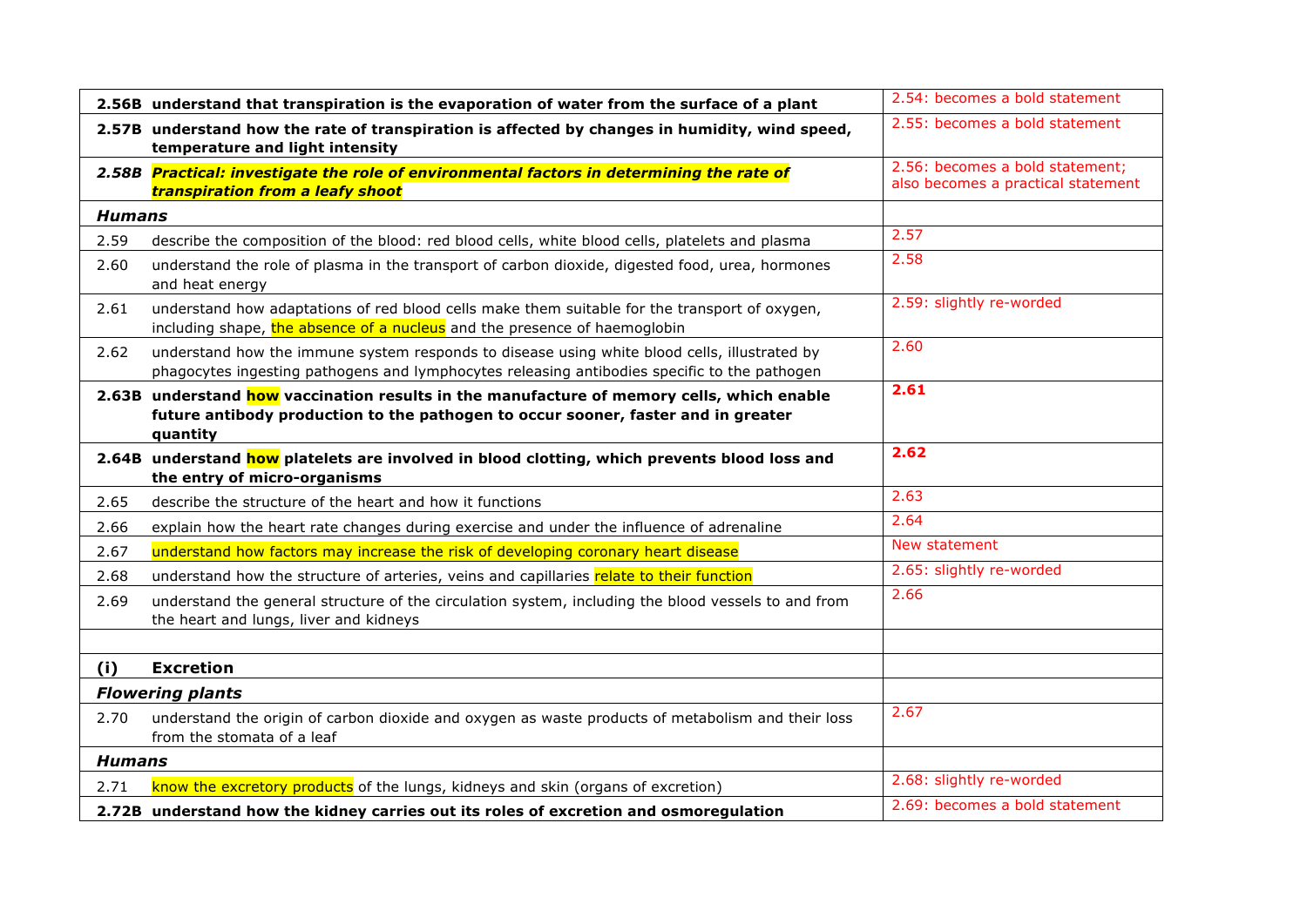|               | 2.73B describe the structure of the urinary system, including the kidneys, ureters, bladder and<br>urethra                                                                      | 2.70: becomes a bold statement          |
|---------------|---------------------------------------------------------------------------------------------------------------------------------------------------------------------------------|-----------------------------------------|
|               | 2.74B describe the structure of a nephron, including the Bowman's capsule and glomerulus,<br>convoluted tubules, loop of Henle and collecting duct                              | 2.71: becomes a bold statement          |
|               | 2.75B describe ultrafiltration in the Bowman's capsule and the composition of the glomerular<br>filtrate                                                                        | 2.72: becomes a bold statement          |
|               | 2.76B understand how water is reabsorbed into the blood from the collecting duct                                                                                                | 2.73: becomes a bold statement          |
|               | 2.77B understand why selective reabsorption of glucose occurs at the proximal convoluted<br>tubule                                                                              | 2.74: becomes a bold statement          |
|               | 2.78B describe the role of ADH in regulating the water content of the blood                                                                                                     | 2.75: becomes a bold statement          |
|               | 2.79B understand that urine contains water, urea and ions                                                                                                                       | 2.76: becomes a bold statement          |
|               |                                                                                                                                                                                 |                                         |
| (i)           | <b>Co-ordination and response</b>                                                                                                                                               |                                         |
| 2.80          | understand how organisms are able to respond to changes in their environment                                                                                                    | 2.77                                    |
| 2.81          | understand that homeostasis is the maintenance of a constant internal environment, and that body<br>water content and body temperature are both examples of homeostasis         | 2.78                                    |
| 2.82          | understand that a co-ordinated response requires a stimulus, a receptor and an effector                                                                                         | 2.79                                    |
|               | <b>Flowering plants</b>                                                                                                                                                         |                                         |
| 2.83          | understand that plants respond to stimuli                                                                                                                                       | 2.80                                    |
| 2.84          | describe the geotropic and phototropic responses of roots and stems                                                                                                             | 2.18 & 2.82: combined and re-<br>worded |
| 2.85          | understand the role of auxin in the phototropic response of stems                                                                                                               | New statement                           |
| <b>Humans</b> |                                                                                                                                                                                 |                                         |
| 2.86          | describe how nervous and hormonal communication control responses and understand the<br>differences between the two systems                                                     | 2.83: slightly reworded                 |
| 2.87          | understand that the central nervous system consists of the brain and spinal cord and is linked to<br>sense organs by nerves                                                     | 2.84                                    |
| 2.88          | understand that stimulation of receptors in the sense organs sends electrical impulses along nerves<br>into and out of the central nervous system, resulting in rapid responses | 2.85                                    |
| 2.89          | understand the role of neurotransmitters at synapses                                                                                                                            | New statement                           |
| 2.90          | describe the structure and functioning of a simple reflex arc illustrated by the withdrawal of a finger<br>from a hot object                                                    | 2.86                                    |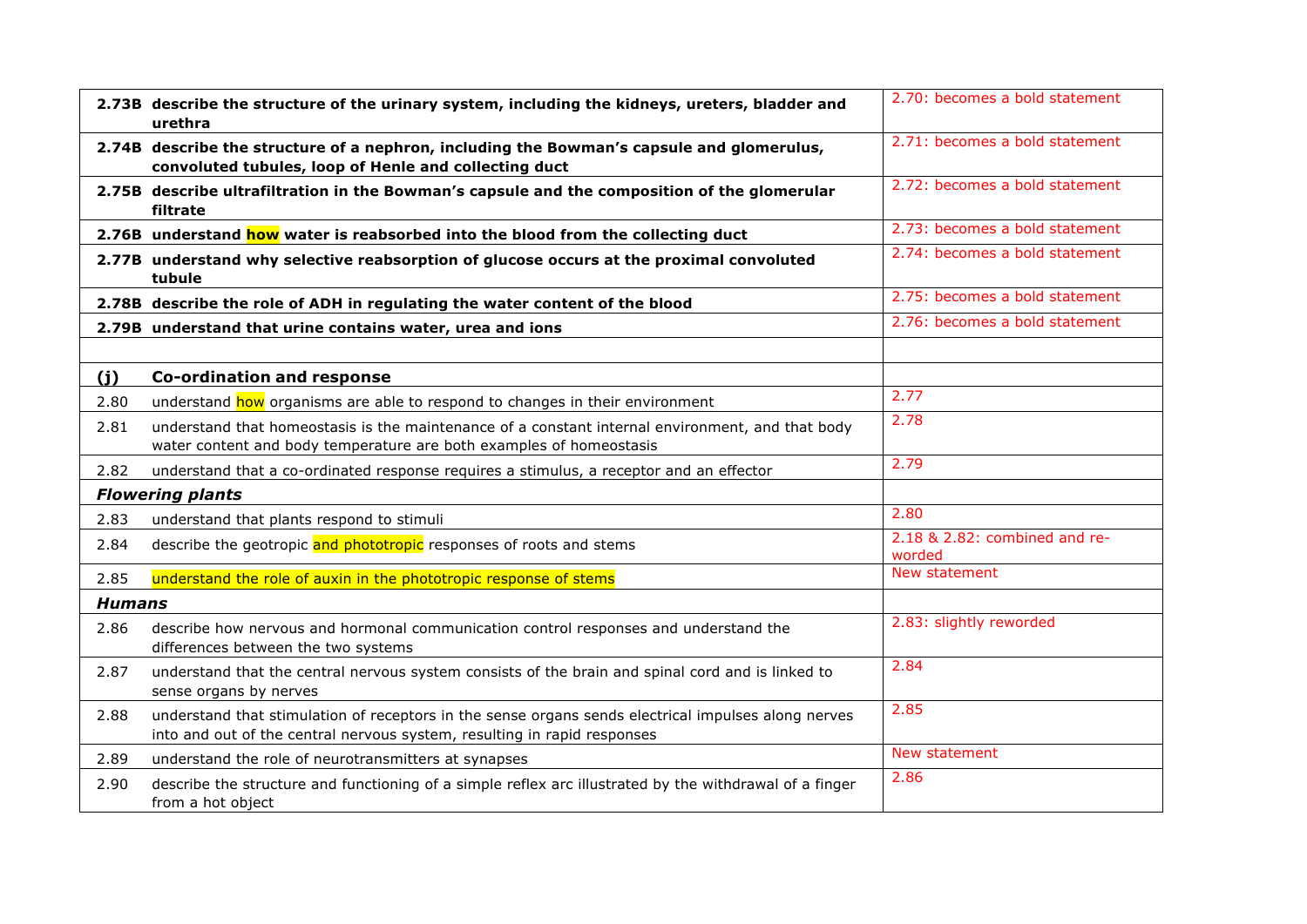| 2.91 | describe the structure and function of the eye as a receptor                                                                          | 2.87                                                       |
|------|---------------------------------------------------------------------------------------------------------------------------------------|------------------------------------------------------------|
| 2.92 | understand the function of the eye in focusing on near and distant objects, and in responding to<br>changes in light intensity        | 2.88: was a bold statement                                 |
| 2.93 | describe the role of the skin in temperature regulation, with reference to sweating, vasoconstriction<br>and vasodilation             | 2.89: was a bold statement                                 |
| 2.94 | understand the sources, roles and effects of the following hormones: adrenaline, insulin,<br>testosterone, progesterone and oestrogen | 2.90: ADH removed from Double<br>Award                     |
|      | 2.95B understand the sources, roles and effects of the following hormones: ADH, FSH and LH                                            | 2.90: becomes a bold statement<br>with additional hormones |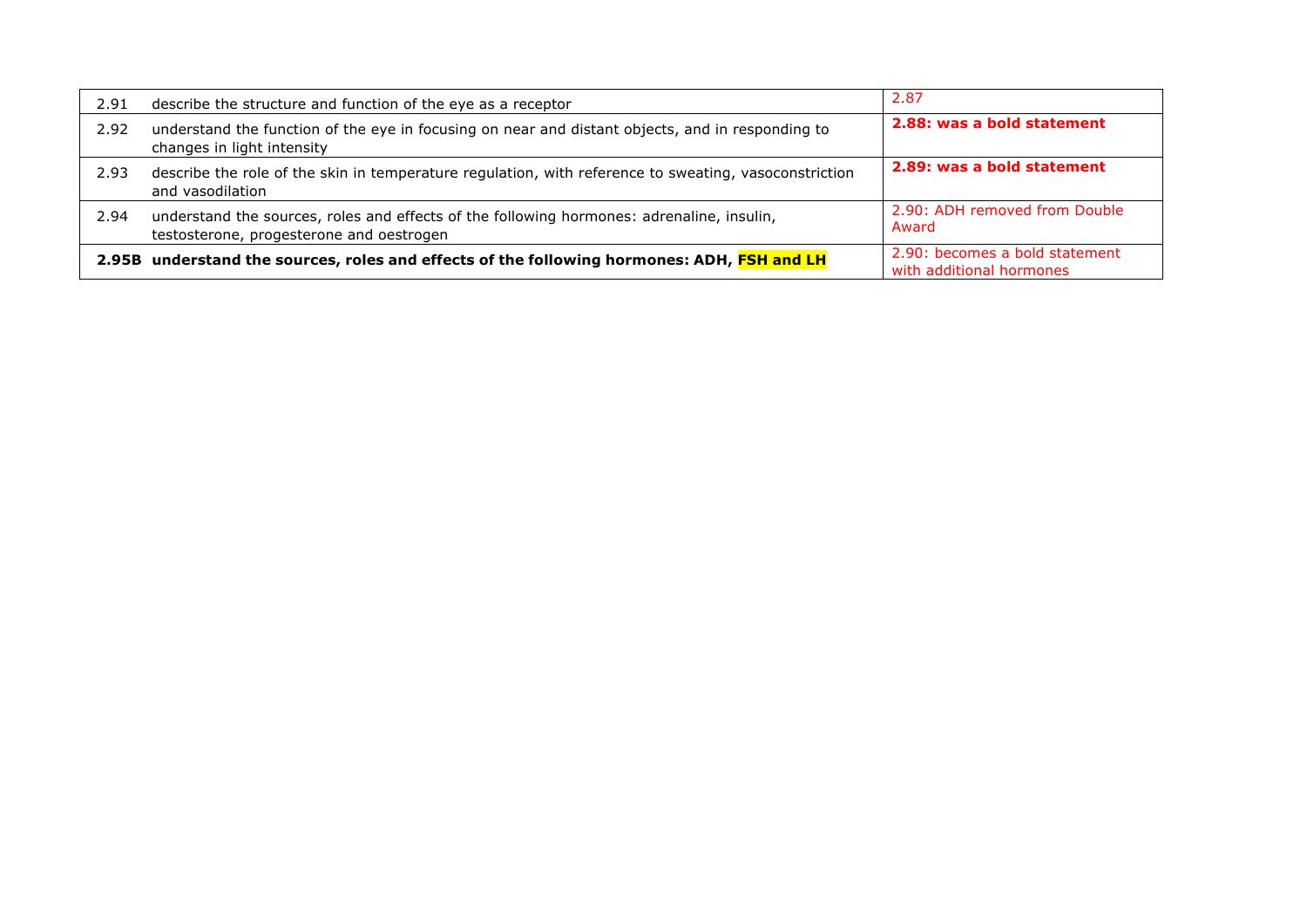## **3 Reproduction and inheritance**

- (a) Reproduction
- (b) Inheritance

| (a)           | <b>Reproduction</b>                                                                                                                                           | <b>2011 specification reference</b> |
|---------------|---------------------------------------------------------------------------------------------------------------------------------------------------------------|-------------------------------------|
| 3.1           | understand the differences between sexual and asexual reproduction                                                                                            | 3.1                                 |
| 3.2           | understand that fertilisation involves the fusion of a male and female gamete to produce a zygote<br>that undergoes cell division and develops into an embryo | 3.2                                 |
|               | <b>Flowering plants</b>                                                                                                                                       |                                     |
| 3.3           | describe the structures of an insect-pollinated and a wind-pollinated flower and explain how each is<br>adapted for pollination                               | 3.3                                 |
| 3.4           | understand that the growth of the pollen tube followed by fertilisation leads to seed and fruit<br>formation                                                  | 3.4                                 |
| 3.5           | Practical: investigate the conditions needed for seed germination                                                                                             | 3.5: becomes a practical statement  |
| 3.6           | understand how germinating seeds utilise food reserves until the seedling can carry out<br>photosynthesis                                                     | 3.6: was a bold statement           |
| 3.7           | understand that plants can reproduce asexually by natural methods (illustrated by runners) and by<br>artificial methods (illustrated by cuttings)             | 3.7                                 |
| <b>Humans</b> |                                                                                                                                                               |                                     |
| 3.8           | understand how the structure of the male and female reproductive systems are adapted for their<br>functions                                                   | 3.8: re-worded                      |
| 3.9           | understand the roles of oestrogen and progesterone in the menstrual cycle                                                                                     | 3.9                                 |
|               | 3.10B understand the roles of FSH and LH in the menstrual cycle                                                                                               | <b>New statement</b>                |
| 3.11          | describe the role of the placenta in the nutrition of the developing embryo                                                                                   | 3.10: was a bold statement          |
| 3.12          | understand how the developing embryo is protected by amniotic fluid                                                                                           | 3.11: was a bold statement          |
| 3.13          | understand the roles of oestrogen and testosterone in the development of secondary sexual<br>characteristics                                                  | 3.12                                |
|               |                                                                                                                                                               |                                     |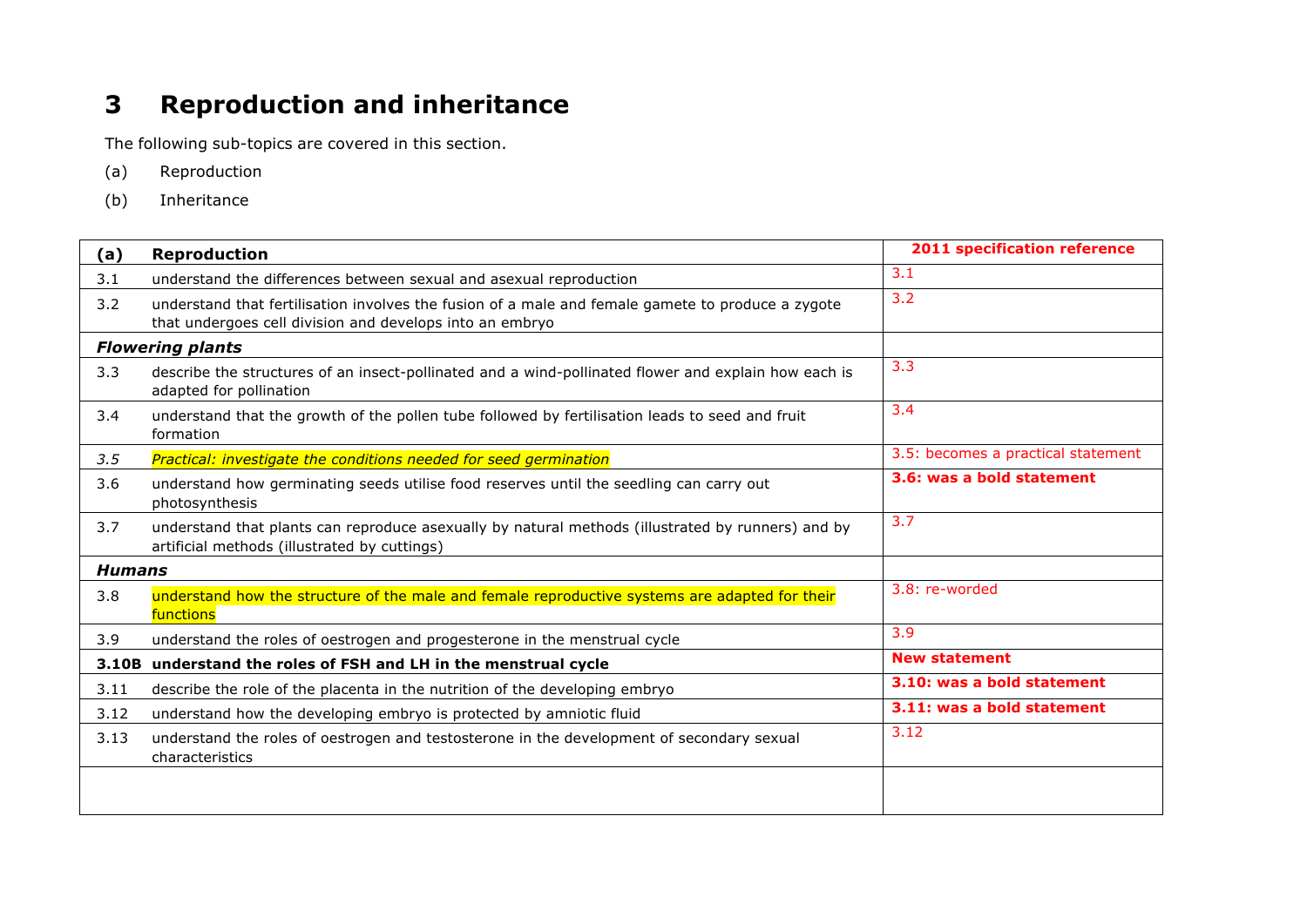| (b)  | <b>Inheritance</b>                                                                                                                                                                                      |                                |
|------|---------------------------------------------------------------------------------------------------------------------------------------------------------------------------------------------------------|--------------------------------|
| 3.14 | understand that the genome is the entire DNA of an organism and that a gene is a section of a<br>molecule of DNA that codes for a specific protein                                                      | 3.14: statement re-worded      |
| 3.15 | understand that the nucleus of a cell contains chromosomes on which genes are located                                                                                                                   | 3.13                           |
|      | 3.16B describe a DNA molecule as two strands coiled to form a double helix, the strands being<br>linked by a series of paired bases: adenine (A) with thymine (T), and cytosine (C) with<br>guanine (G) | 3.15: becomes a bold statement |
|      | 3.17B understand that an RNA molecule is single stranded and contains uracil (U) instead of<br>thymine (T)                                                                                              | <b>New statement</b>           |
|      | 3.18B describe the stages of protein synthesis including transcription and translation, including<br>the role of mRNA, ribosomes, tRNA, codons and anticodons                                           | <b>New statement</b>           |
| 3.19 | understand how genes exist in alternative forms called alleles which give rise to differences in<br>inherited characteristics                                                                           | 3.16                           |
| 3.20 | understand the meaning of the terms: dominant, recessive, homozygous, heterozygous, phenotype,<br>and genotype                                                                                          | 3.17                           |
|      | 3.21B understand the meaning of the term codominance                                                                                                                                                    | 3.17                           |
| 3.22 | understand that most phenotypic features are the result of polygenic inheritance rather than single<br>genes                                                                                            | New statement                  |
| 3.23 | describe patterns of monohybrid inheritance using a genetic diagram                                                                                                                                     | 3.18                           |
| 3.24 | understand how to interpret family pedigrees                                                                                                                                                            | 3.19                           |
| 3.25 | predict probabilities of outcomes from monohybrid crosses                                                                                                                                               | 3.20                           |
| 3.26 | understand how the sex of a person is controlled by one pair of chromosomes, XX in a female and<br>XY in a male                                                                                         | 3.21                           |
| 3.27 | describe the determination of the sex of offspring at fertilisation, using a genetic diagram                                                                                                            | $\overline{3.22}$              |
| 3.28 | understand how division of a diploid cell by mitosis produces two cells that contain identical sets of<br>chromosomes                                                                                   | 3.23                           |
| 3.29 | understand that mitosis occurs during growth, repair, cloning and asexual reproduction                                                                                                                  | 3.24                           |
| 3.30 | understand how division of a cell by meiosis produces four cells, each with half the number of<br>chromosomes, and that this results in the formation of genetically different haploid gametes          | 3.25                           |
| 3.31 | understand how random fertilisation produces genetic variation of offspring                                                                                                                             | 3.26                           |
| 3.32 | know that in human cells the diploid number of chromosomes is 46 and the haploid number is 23                                                                                                           | 3.27                           |
| 3.33 | understand that variation within a species can be genetic, environmental, or a combination of both                                                                                                      | 3.28                           |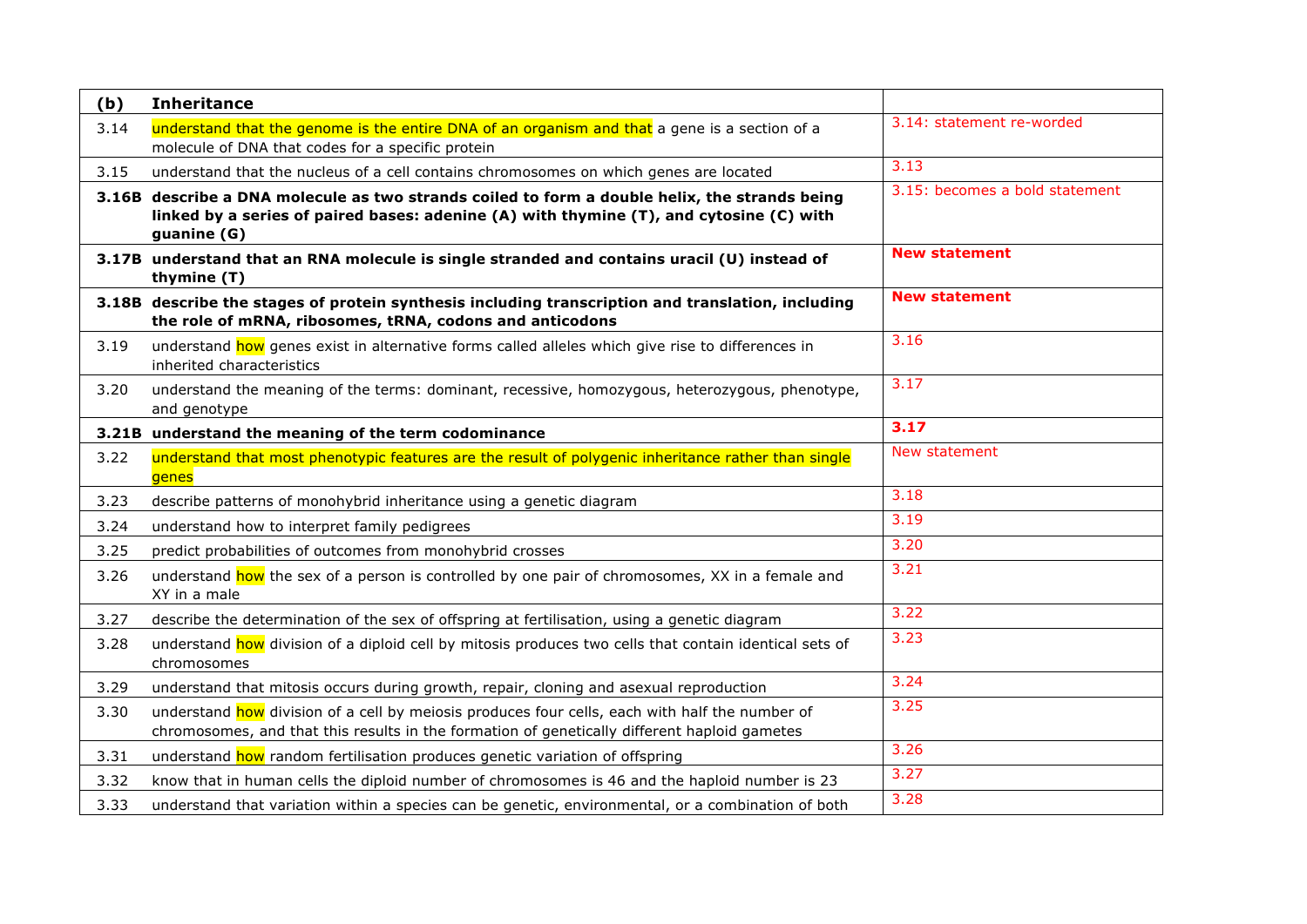| 3.34 | understand that mutation is a rare, random change in genetic material that can be inherited                                                                                                                                     | 3.29                                              |
|------|---------------------------------------------------------------------------------------------------------------------------------------------------------------------------------------------------------------------------------|---------------------------------------------------|
|      | 3.35B understand how a change in DNA can affect the phenotype by altering the sequence of<br>amino acids in a protein                                                                                                           | <b>New statement</b>                              |
|      | 3.36B understand how most genetic mutations have no effect on the phenotype, some have a<br>small effect and rarely do they have a significant effect                                                                           | 3.31: becomes a bold statement;<br>also re-worded |
|      | 3.37B understand that the incidence of mutations can be increased by exposure to ionising<br>radiation (for example, gamma rays, x-rays and ultraviolet rays) and some chemical<br>mutagens (for example, chemicals in tobacco) | 3.33                                              |
| 3.38 | explain Darwin's theory of evolution by natural selection                                                                                                                                                                       | 3.30: slightly re-worded                          |
| 3.39 | understand how resistance to antibiotics can increase in bacterial populations, and appreciate how<br>such an increase can lead to infections being difficult to control                                                        | 3.32                                              |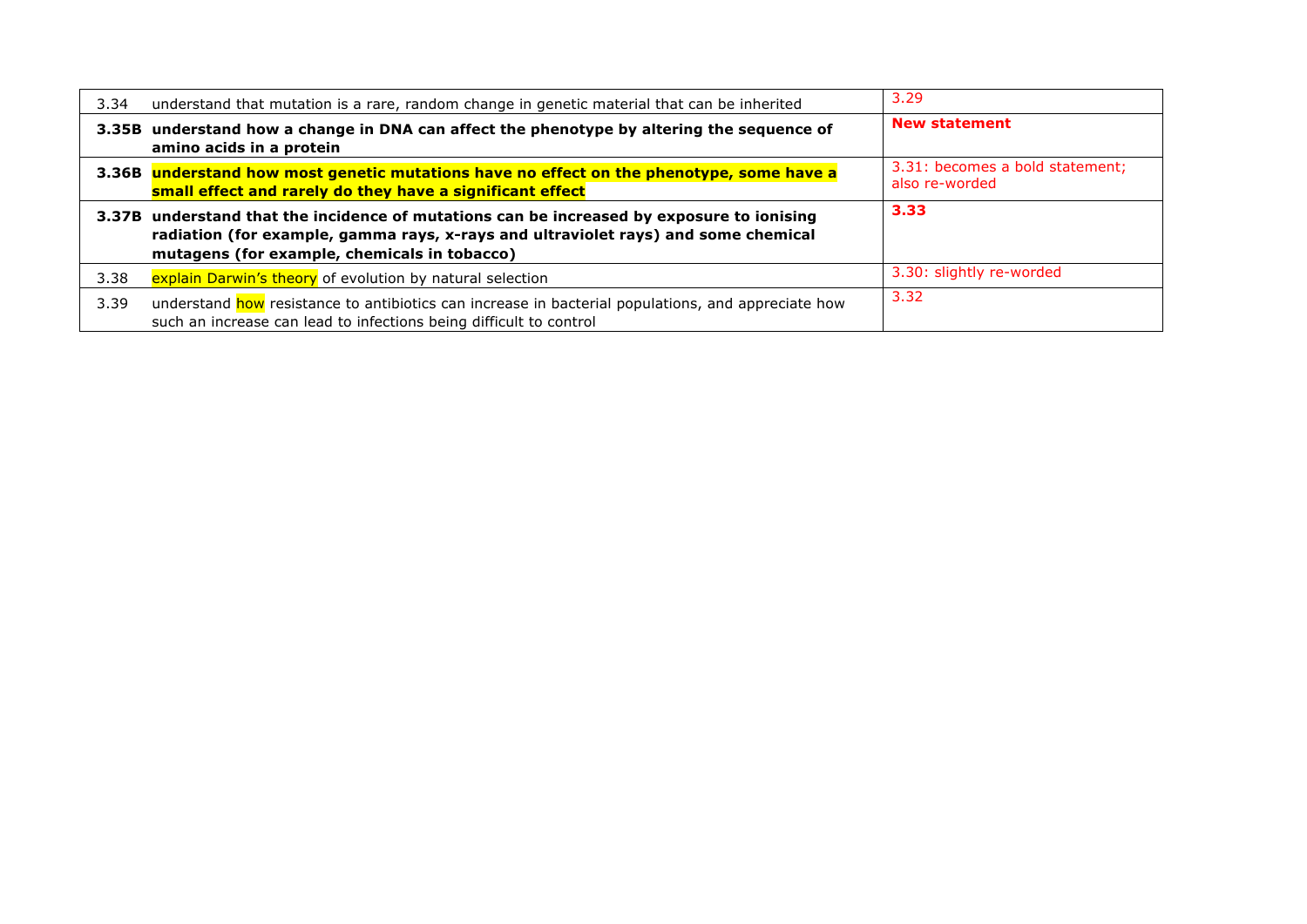## **4 Ecology and the environment**

- (a) The organism in the environment
- (b) Feeding relationships
- (c) Cycles with ecosystems
- (d) Human influences on the environment

| (a)  | The organism in the environment                                                                                                                                                                                  | 2011 specification reference                                         |
|------|------------------------------------------------------------------------------------------------------------------------------------------------------------------------------------------------------------------|----------------------------------------------------------------------|
| 4.1  | understand the terms population, community, habitat and ecosystem                                                                                                                                                | 4.1                                                                  |
| 4.2  | Practical: investigate the population size of an organism in two different areas using quadrats                                                                                                                  | 4.2: becomes a practical statement                                   |
| 4.3B | understand the term biodiversity                                                                                                                                                                                 | <b>New statement</b>                                                 |
| 4.4B | Practical: investigate the distribution of organisms in their habitats and measure<br>biodiversity using quadrats                                                                                                | 4.3: becomes a bold statement; also<br>becomes a practical statement |
| 4.5  | understand how abiotic and biotic factors affect the population size and distribution of organisms                                                                                                               | New statement                                                        |
|      |                                                                                                                                                                                                                  |                                                                      |
| (b)  | <b>Feeding relationships</b>                                                                                                                                                                                     |                                                                      |
| 4.6  | understand the names given to different trophic levels, including producers, primary, secondary and<br>tertiary consumers and decomposers                                                                        | 4.4                                                                  |
| 4.7  | understand the concepts of food chains, food webs, pyramids of number, pyramids of biomass and<br>pyramids of energy transfer                                                                                    | 4.5                                                                  |
| 4.8  | understand the transfer of substances and energy along a food chain                                                                                                                                              | 4.6                                                                  |
| 4.9  | understand why only about 10% of energy is transferred from one trophic level to the next                                                                                                                        | 4.7                                                                  |
|      |                                                                                                                                                                                                                  |                                                                      |
| (c)  | <b>Cycles within ecosystems</b>                                                                                                                                                                                  |                                                                      |
|      |                                                                                                                                                                                                                  | 4.8: statement deleted                                               |
| 4.10 | describe the stages in the carbon cycle, including respiration, photosynthesis,<br>decomposition and combustion                                                                                                  | 4.9                                                                  |
|      | 4.11B describe the stages in the nitrogen cycle, including the roles of nitrogen fixing bacteria,<br>decomposers, nitrifying bacteria and denitrifying bacteria (specific names of bacteria<br>are not required) | 4.10                                                                 |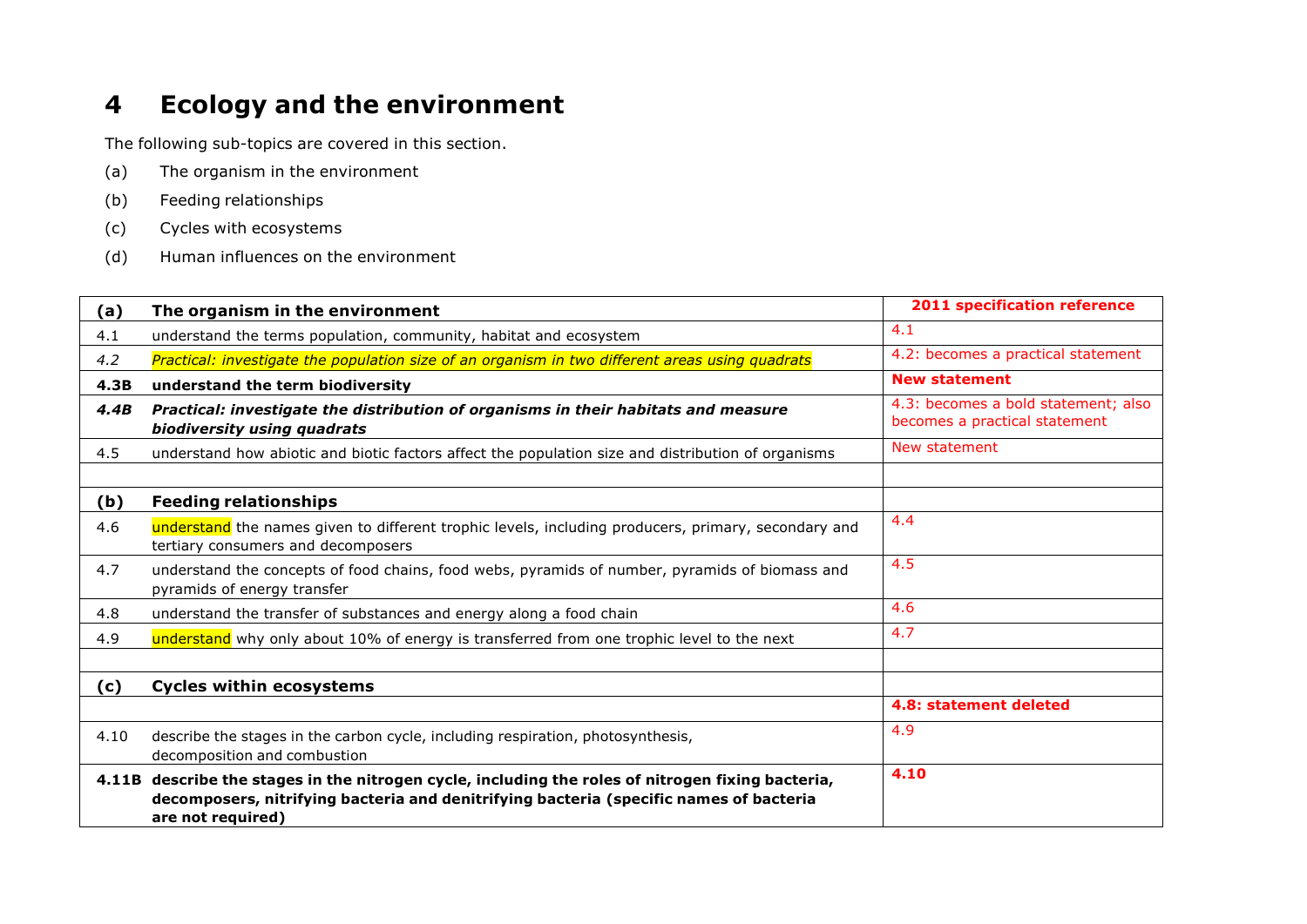| (d)  | Human influences on the environment                                                                                                                                              |                                                            |
|------|----------------------------------------------------------------------------------------------------------------------------------------------------------------------------------|------------------------------------------------------------|
| 4.12 | understand the biological consequences of pollution of air by sulfur dioxide and carbon<br>monoxide                                                                              | 4.11                                                       |
| 4.13 | understand that water vapour, carbon dioxide, nitrous oxide, methane and CFCs are greenhouse<br>gases                                                                            | 4.12                                                       |
| 4.14 | understand how human activities contribute to greenhouse gases                                                                                                                   | 4.13                                                       |
| 4.15 | understand how an increase in greenhouse gases results in an enhanced greenhouse effect and that<br>this may lead to global warming and its consequences                         | 4.14                                                       |
| 4.16 | understand the biological consequences of pollution of water by sewage                                                                                                           | 4.15: was a bold statement; also<br>re-worded              |
| 4.17 | understand the biological consequences of eutrophication caused by leached minerals from fertiliser                                                                              | 4.16: slightly re-worded                                   |
|      | 4.18B understand the effects of deforestation, including leaching, soil erosion, disturbance of<br>evapotranspiration and the carbon cycle, and the balance of atmospheric gases | 4.17: becomes a bold statement;<br>also slightly re-worded |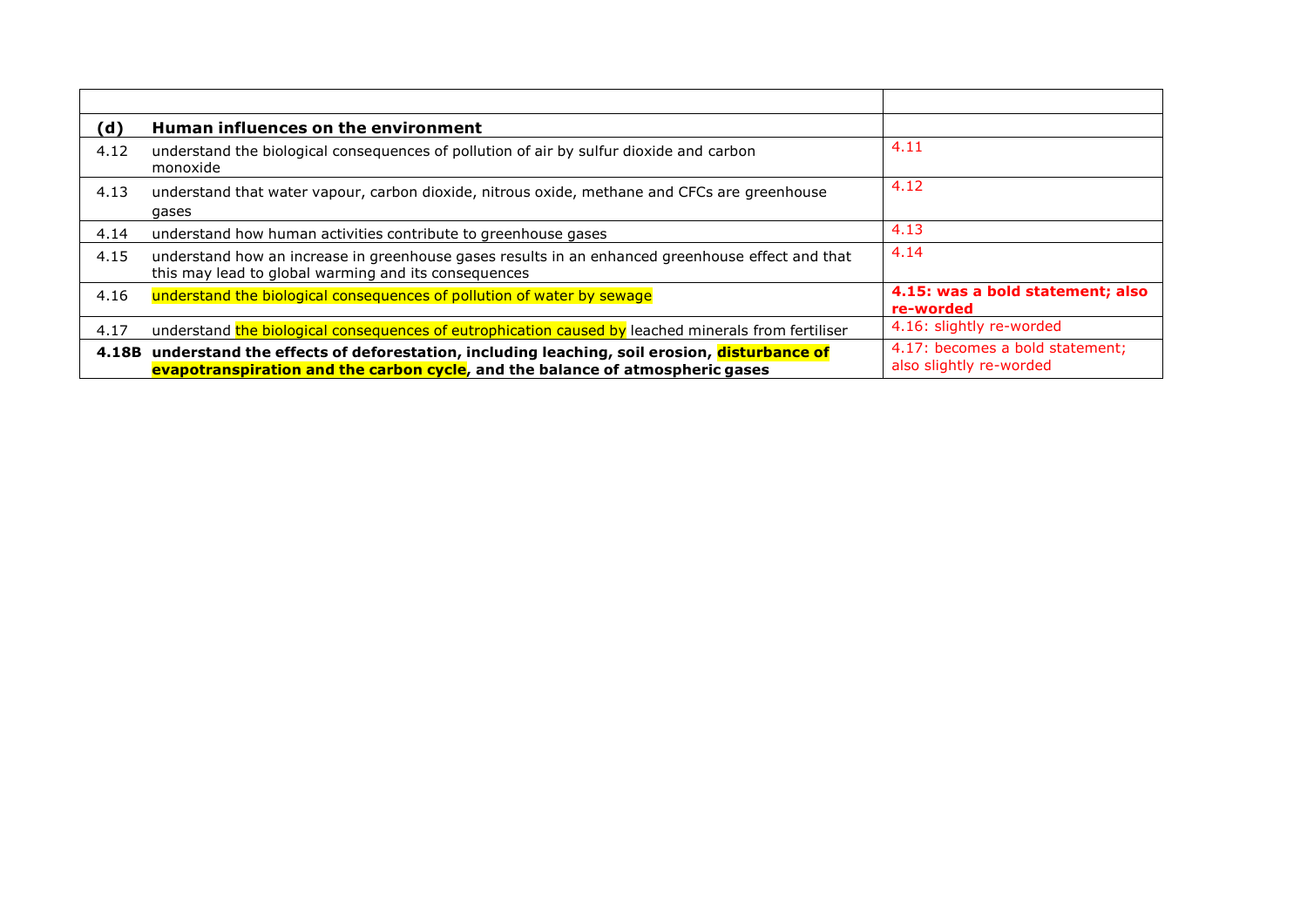## **5 Use of biological resources**

- (a) Food production
- (b) Selective breeding
- (c) Genetic modification (genetic engineering)
- (d) Cloning

| (a)                    | <b>Food production</b>                                                                                                                                                                                                                                                                                                | <b>2011 specification reference</b> |  |  |  |
|------------------------|-----------------------------------------------------------------------------------------------------------------------------------------------------------------------------------------------------------------------------------------------------------------------------------------------------------------------|-------------------------------------|--|--|--|
|                        | <b>Crop plants</b>                                                                                                                                                                                                                                                                                                    |                                     |  |  |  |
| 5.1                    | describe how glasshouses and polythene tunnels can be used to increase the yield of certain crops                                                                                                                                                                                                                     | 5.1                                 |  |  |  |
| 5.2                    | understand the effects on crop yield of increased carbon dioxide and increased temperature<br>in glasshouses                                                                                                                                                                                                          | 5.2                                 |  |  |  |
| 5.3                    | understand how the use of fertiliser can increase crop yield                                                                                                                                                                                                                                                          | 5.3                                 |  |  |  |
| 5.4                    | understand the reasons for pest control and the advantages and disadvantages of using<br>pesticides and biological control with crop plants                                                                                                                                                                           | 5.4                                 |  |  |  |
| <b>Micro-organisms</b> |                                                                                                                                                                                                                                                                                                                       |                                     |  |  |  |
| 5.5                    | understand the role of yeast in the production of food including bread                                                                                                                                                                                                                                                | 5.5: slightly re-worded             |  |  |  |
| 5.6                    | Practical: investigate the role of anaerobic respiration by yeast in different conditions                                                                                                                                                                                                                             | 5.6: becomes a practical statement  |  |  |  |
| 5.7                    | understand the role of bacteria (Lactobacillus) in the production of yoghurt                                                                                                                                                                                                                                          | 5.7: was a bold statement           |  |  |  |
| 5.8                    | understand the use of an industrial fermenter and explain the need to provide suitable conditions<br>in the fermenter, including aseptic precautions, nutrients, optimum temperature and pH,<br>oxygenation and agitation, for the growth of micro-organisms                                                          | 5.8: was a bold statement           |  |  |  |
|                        | <b>Fish farming</b>                                                                                                                                                                                                                                                                                                   |                                     |  |  |  |
| 5.9B                   | understand the methods used to farm large numbers of fish to provide a source of protein,<br>including maintaining water quality, controlling intraspecific and interspecific predation,<br>controlling disease, removing waste products, controlling the quality and frequency of<br>feeding, and selective breeding | 5.9: becomes a bold statement       |  |  |  |
|                        |                                                                                                                                                                                                                                                                                                                       |                                     |  |  |  |
| (b)                    | <b>Selective breeding</b>                                                                                                                                                                                                                                                                                             |                                     |  |  |  |
| 5.10                   | understand how selective breeding can develop plants with desired characteristics                                                                                                                                                                                                                                     | 5.10: slightly re-worded            |  |  |  |
| 5.11                   | understand how selective breeding can develop animals with desired characteristics                                                                                                                                                                                                                                    | 5.11: slightly re-worded            |  |  |  |